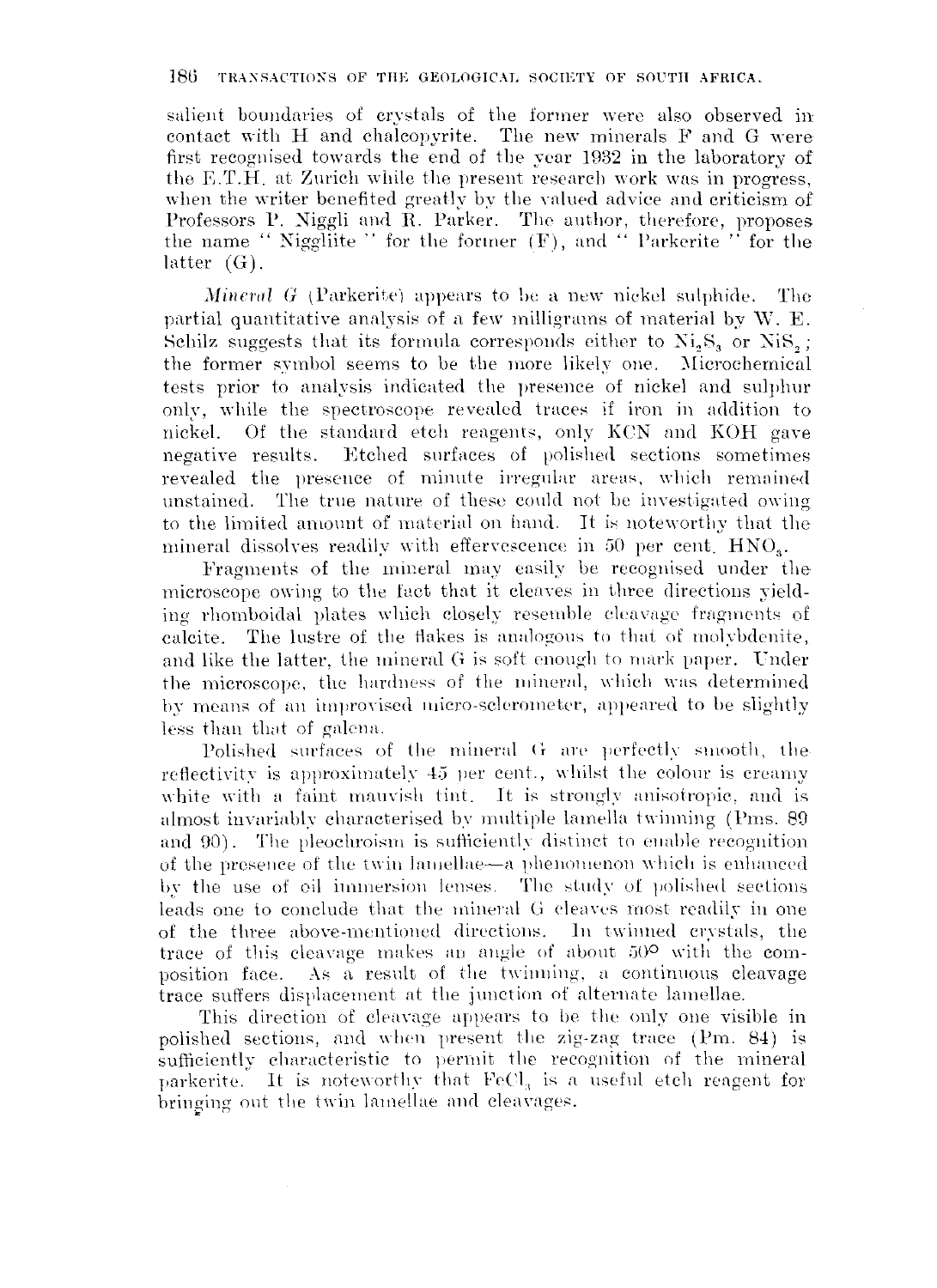A small quantity of the mineral G removed from the concentrate previously mentioned was sent to the E.T.H. Laboratory in Zurich for X-ray examination, and Professor P. Niggli's conclusions are as

follows:--<br>"Zur Bestimmung der Symmetrie wurde eines der rhombusförmigen Blättchen zu einer Laue-Aufnahme verwendet. Es wurde dabei das Bilt (Fig. 14) erhalten, welches spiegelbildlich gebaut ist. Die Spur der Spiegelebene verläuft parallel der längeren Diagonale, halbiert also den spitzen Winkel des Demnach dürfte der Parkerit dem monoklinen Blättchens. System zuzuzählen sein, wobei die Blättchenebene einer Flache aus der Zone der b-Achse entspricht. Eine Drehaufnahme um die kurze Diagonale (b-Achse) ergab den Parameter  $b=3.2 A^{\circ}$ .



Fig. 14.—Laue photograph of parkerite.

Zur Charakteristik des Minerals wurde eine Pulveraufnahme angefertigt. Das Ergebnis der Auswertung ist hierunten zusammengestellt. Die 1 Kolonne gibt die Intensität der beobachten Linien (s=schwach, m=mittel, st=stark, b=breite Linie); die zweite Kolonne enthält die Ablenkungswinkel und die dritte die zugehörigen Netzebenenperioden d. Die Aufnahmen wurden mit CuK<sub>z</sub>-Strahlung gemacht. Schwache Linien könnten eventuell von Verunreinigungen herrühren (?).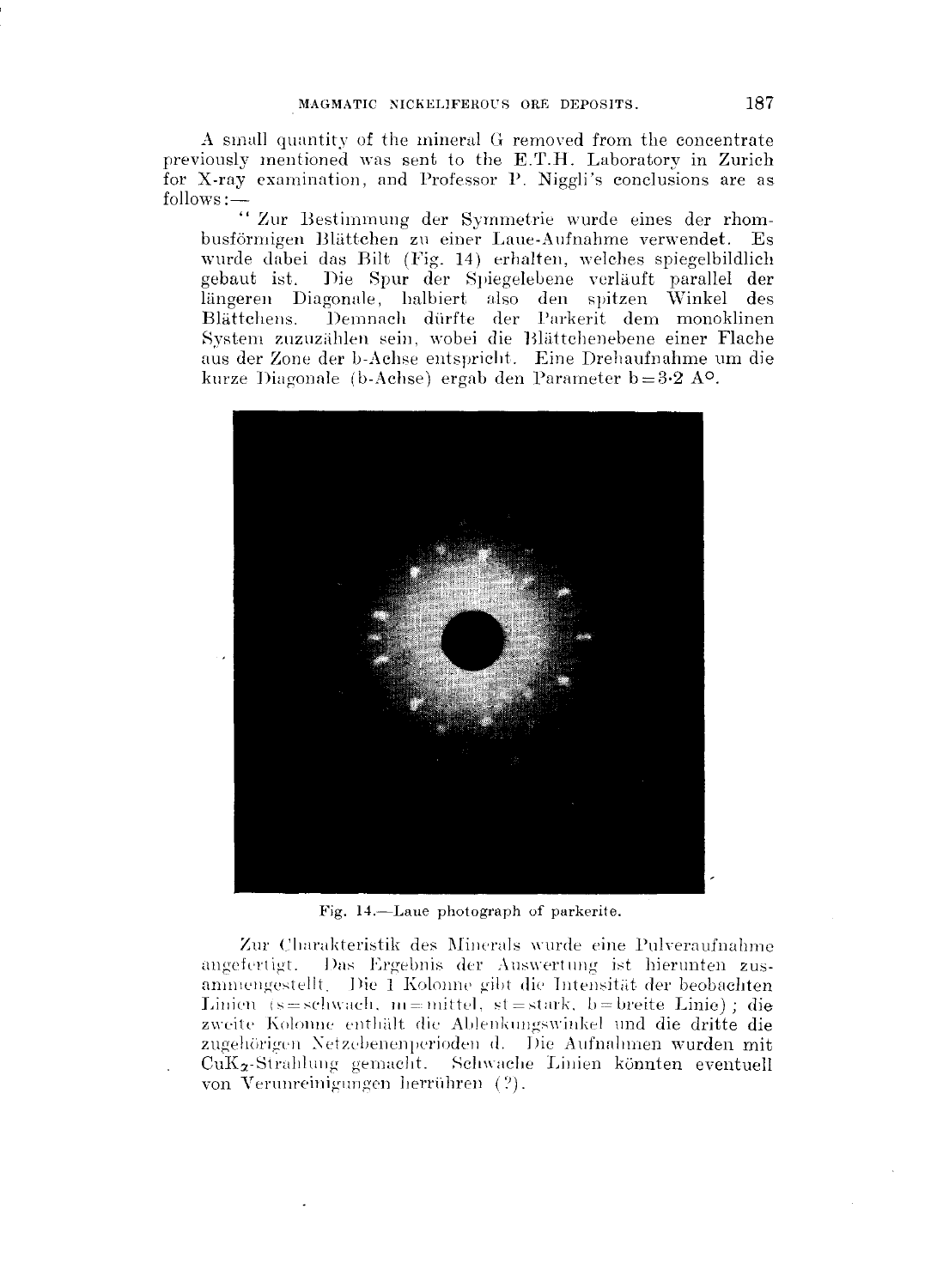|                 | Intensitäten. |           |          | Ablenkungswinkel 0. | Netzebenenperioden d. |  |  |  |
|-----------------|---------------|-----------|----------|---------------------|-----------------------|--|--|--|
| m               | .             | .         | .        | $7^\circ$<br>48'    | 5.66<br>$\mathbf x$   |  |  |  |
| $\mathbf{m}$    | .             | .         |          | $11^{\circ}$<br>12' | 3.96                  |  |  |  |
| $\mathbf{m}$    | .             | .         |          | $14^{\circ}$<br>45' | 3.02                  |  |  |  |
| st              |               |           |          | $15^{\circ}$<br>42' | $2.84$ xx             |  |  |  |
| mst             | $\cdots$      |           |          | $19^{\circ}$<br>18' | $2 - 32$              |  |  |  |
| s               | .             | $\ddotsc$ |          | $19^{\circ}$<br>45' | 2.27(5)               |  |  |  |
| ms              |               |           |          | $22^{\circ}$<br>27' | 2.013                 |  |  |  |
| ${\bf m}$       |               |           |          | $22^{\circ}$<br>51' | $1 - 979$             |  |  |  |
| s               | .             |           | $\cdots$ | $23^{\circ}$<br>54' | 1.897                 |  |  |  |
| ms              | .             |           |          | $24^{\circ}$<br>30' | 1.854                 |  |  |  |
| m               |               |           |          | $25^{\circ}$<br>24' | 1.792                 |  |  |  |
| s               | .             |           |          | $25^{\circ}$<br>33' | 1.782                 |  |  |  |
| s               | .             |           |          | $26^{\circ}$<br>39' | 1.714                 |  |  |  |
| $^{\rm st}$     | $\ddotsc$     |           | .        | 27°<br>57'          | 1.640                 |  |  |  |
| s               | ٠.,           | .         |          | $28^{\circ}$<br>36' | 1.606                 |  |  |  |
| ms              | .             | .         |          | $28^{\circ}$<br>54' | 1.590(5)              |  |  |  |
| S               | .             | $\cdot$   |          | $29^{\circ}$<br>21' | 1.568                 |  |  |  |
| st              |               |           |          | $32^{\circ}$<br>36' | 1.427                 |  |  |  |
| m               | .             |           |          | $32^{\circ}$<br>57' | 1.413                 |  |  |  |
| sb              |               |           |          | $33^\circ$<br>57'   | 1.376                 |  |  |  |
| m               | .             |           |          | $34^\circ$<br>54'   | 1.343(5)              |  |  |  |
| s               | $\ddotsc$     |           |          | $35^{\circ}$<br>33' | 1.322                 |  |  |  |
| msb             |               |           |          | $37^\circ$<br>15'   | 1.270                 |  |  |  |
| st              | .             |           |          | $39^\circ$<br>27'   | 1.209(5)              |  |  |  |
| s               |               |           |          | $40^{\circ}$<br>21' | 1.187                 |  |  |  |
| ms              |               |           |          | $41^\circ$<br>18'   | 1.165                 |  |  |  |
| s               | .             |           |          | $42^{\circ}$<br>24' | 1.140                 |  |  |  |
| s               |               | .         |          | $43^{\circ}$<br>33' | 1.115(5)              |  |  |  |
| st              | .             | .         |          | $45^{\circ}$<br>39' | 1.075                 |  |  |  |
| m               | .             | $\cdots$  |          | $51^{\circ}$<br>45' | 0.9788                |  |  |  |
| $_{\rm sb}$     | $\ddotsc$     | .         |          | $54^{\circ}$<br>33' | 0.944                 |  |  |  |
|                 | $\cdots$      | .         |          | $56^{\circ}$<br>18' | 0.9240                |  |  |  |
| m               | .             | .         |          | $58^{\circ}$<br>48' | 0.8987                |  |  |  |
| m               |               | .         |          | $59^{\circ}$<br>36' |                       |  |  |  |
| ms              |               |           |          | $61^{\circ}$<br>24' | 0.8912<br>0.8755      |  |  |  |
| ms              |               |           |          | $63^{\circ}$<br>30' |                       |  |  |  |
| s               | .             |           |          |                     | 0.8589                |  |  |  |
| m <sub>sb</sub> |               |           | .        | $69^\circ$<br>18'   | 0.8217                |  |  |  |
|                 |               |           |          |                     |                       |  |  |  |

.From the foregoing it seems likely that parkerite is monoclinic. The mineral G is not uncommonly associated with irregular cubanite, and these two sulphides may form narrow vein-like offshoots from the main mass of ore into the surrounding silicates. Such veins have been observed to include idiomorphic crystals of sperrylite. The mutual nature of the boundaries between the two above-mentioned sulphides precludes one from determining which is the younger. It is likely that parkerite has an extended range of crystallisation, and that sperrylite can continue to separate after the precipitation of the pyrrhotite. The mineral G and pyrrhotite have not been observed to occur together in the same polished section. It is most commonly associated with the alloy H, galena and chalcopyrite. Fringes of blende may appear along parkerite-chalcopyrite contacts. The mineral G occasionally presents salient angular margins to, and seems to he exploited by, veinlets of chalcopyrite, the chalcocite-bornite intergrowth, H and  $\tilde{\mathbf{J}}$ ,